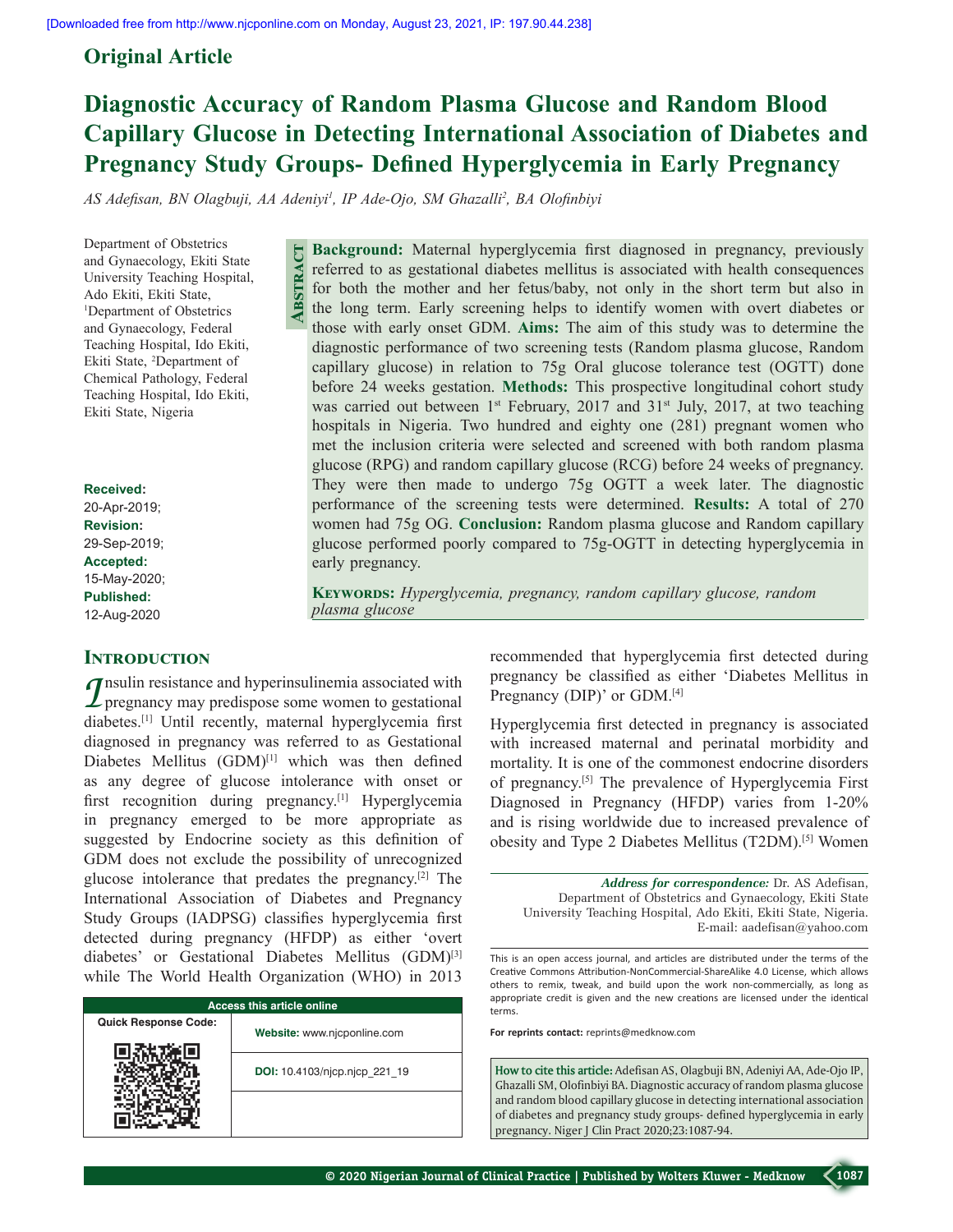of African, Hispanic, Indian and Asian origins have elevated risk than Caucasian women.<sup>[5]</sup> Recently, the prevalence of HFDP has increased by 2‑3 folds ranging from  $8.9 - 53.4\%$ <sup>[6]</sup> due mainly to adoption of the newly proposed IADPSG criteria on screening and diagnosis of  $GDM.$ <sup>[3]</sup>

Hyperglycemia has health consequences for both the mother and her offspring not only in short term, but also in the long term.<sup>[7]</sup> Untreated hyperglycemia results in poor maternal and fetal outcomes. Pregnant women are more prone to preeclampsia, operative delivery and stillbirth<sup>[7]</sup> and infants are at higher risk of preterm delivery and macrosomia or large for gestational age which is associated with birth injury, respiratory distress and neonatal hypoglycemia.<sup>[7]</sup> Evidence showed that overt diabetes in pregnancy was associated with a twofold risk of congenital anomalies, preeclampsia and shoulder dystocia and a threefold risk of perinatal deaths. In the long term, children born to mothers with HFDP are at greater risk of obesity and type 2 DM in later life, a phenomenon traceable to the effects of intrauterine exposure to hyperglycemia.<sup>[7]</sup>

Fortunately, many of these risks associated with HFDP can be reduced by prompt identification to reduce maternal antenatal hyperglycemia.[7,8] There are multiple dimensions to the diagnosis of HFDP. Screening for hidden hyperglycemic tendency is initially done through simple biochemical method, while later confirmation of the presumptive diagnosis is done through some definitive tests.[8] Presently, there is marked degree of heterogeneity related to the diagnostic criteria of pregnancy hyperglycemia.[8] Unfortunately, there is no international consensus on the screening and diagnostic criteria for HFDP.[9] The controversies about the need to screen for hyperglycemia was finally put to rest following the result of the HAPO study which showed a continuum of risk between maternal glucose levels and adverse pregnancy outcome. The HAPO study also used a 2‑hour glucose test as a single screening and diagnostic test and based on this study the International Association of Diabetes in Pregnancy Study Group (IADPSG) criteria were developed.[3,10] The IADPSG criteria was endorsed by many professional bodies and in 2013 the WHO also endorsed the IADPSG criteria as against the earlier 1999 WHO criteria.<sup>[3,4]</sup>

Current evidence suggests that early detection and management of hyperglycemia improves outcome for both mother and newborn.<sup>[6]</sup> Screening before  $24<sup>th</sup>$  week of pregnancy helps to identify women with overt diabetes in pregnancy or those with GDM early in pregnancy.

Early diagnosis affords opportunity to prevent these complications. However, WHO's conclusion is that it is not certain if diagnosing and treating hyperglycemia before the usual window of 24‑28 weeks gestation offers any benefit.<sup>[4]</sup>

The commonly used 50‑g glucose challenge test (GCT) has several limitations; it is relatively expensive and considered unpleasant by many women.[11] It is also affected by the time of last meal $[12]$  and has a poor reproducibility,[12] and the same criticism applies to the one step OGTT.[11] Therefore more reliable, easy to perform and cheap screening tests are needed especially in resource limited countries.[11] It is likely that Random plasma glucose and Random capillary glucose would be associated with higher screening uptake because of their feasibility at prenatal clinics. Random plasma glucose and random capillary glucose are both forms of random blood glucose. OGTT is indicated when random blood glucose is  $5.5$ -11 mmol/L.<sup>[13]</sup>

This study was designed to determine the sensitivity, specificity and predictive values of random plasma glucose (RPG) and random capillary glucose (RCG) in detection of maternal hyperglycemia of early pregnancy using the 2010 IADPSG cutoffs for 75G OGTT. The appropriate diagnostic thresholds for our obstetric population was also determined using the receiver operating characteristics (ROC) analysis.

### **METHODS**

#### **Study area**

This study was carried out among antenatal patients with gestational age less than 24 weeks at Federal Teaching Hospital, Ido Ekiti and Ekiti state university teaching hospital, Ado Ekiti. Approvals were obtained from ethics committees of the two teaching hospitals dated 18<sup>th</sup> July, 2016 and 19th August 2016.

#### **Study design**

This was a prospective longitudinal cohort study carried out between 1<sup>st</sup> February 2017 and 31<sup>st</sup> July 2017.

#### **Sample size**

The sample size was calculated with the formula  $N = Z^2 pq/d^{2[14,15]}$  using 8.6% prevalence of hyperglycemia,<sup>[14]</sup> giving 120.78 participants. Since about 10 participants may be positive for HFDP out of the 120 using the above prevalence, the calculated sample size was adjusted (in order to obtain the same precision) by multiplying by 2 (the design effect factor) to get  $N = 240$  plus 10% attrition rate resulting in total sample size of 264. Therefore, a total sample size of 270 subjects who met the inclusion criteria were recruited within the 6 month duration of the study.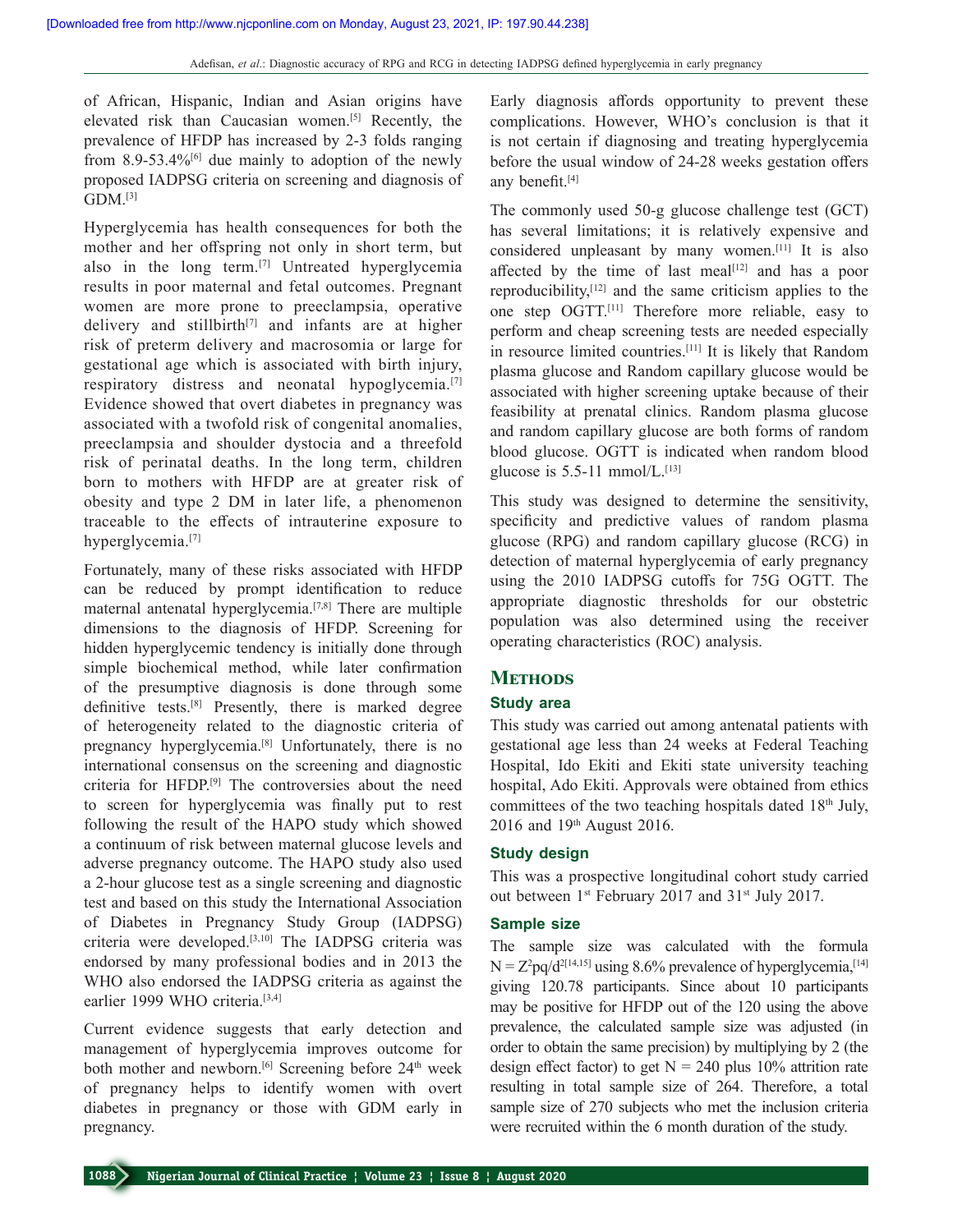#### **Sampling technique and data collection**

Convenience sampling technique was used where consecutive consenting pregnant women who met the inclusion criteria were recruited. The inclusion criteria were women with singleton viable gestation less than 24 weeks who presented for antenatal care while the exclusion criteria included pregnant women with known history of diabetes mellitus, those who were unsure of their LMP and had no early ultrasound report or women who declined consent for the study. Other exclusion criteria were women with multiple gestation or with chronic medical conditions like chronic hypertension, sickle cell disease, thyroid, liver and renal diseases, likewise those on drugs that can affect glucose tolerance such as steroids and salbutamol. The data were collected using structured questionnaires. Participants were educated about the study and their consent taken. The procedures followed were in accordance with the ethical standards of the two teaching hospitals and with the Helsinki Declaration of 1975, as revised in 2000. Research and laboratory assistants were then trained on how to administer the questionnaires and take blood samples. At the points of recruitment for the study, the participants were interviewed with a pretested proforma and the following information was recorded: age, parity, gestational age, ethnic group, religion, level of education, marital status, coexisting medical conditions and presence of risk factors for GDM (first degree relatives with DM, previous recurrent spontaneous miscarriage, previous delivery of baby with congenital malformations, or that weighed more than 4 kg). Gestational age was calculated from last menstrual period where it was known or with an early ultrasound scanning report if LMP was not known. The height and weight of participants were then recorded and their BMI calculated to assess for obesity.

The socioeconomic status of the participants was determined using Olusanya's<sup>[16]</sup> model that adopted respondent's educational status and husband's occupation. Scores of 1 and 2 were classified as upper socioeconomic class, a score of 3 as middle class, while scores of 4 and 5 were classified as lower class.

The subjects were then educated regarding the procedure for the screening. Venous blood was drawn (3 ml) into fluoride oxalate specimen bottles to prevent glycolysis and also a finger prick test was performed to obtain a drop of capillary blood for random capillary blood sugar. The finger prick pen was used each time with a new disposable lancet for all subjects. Samples taken in specimen bottles were then transported to the hospital central laboratory within 1 hour for analysis, while capillary blood sample were analyzed by photometric

detection in 25 seconds by Accu-check Active (Rosche Diagnostics) glucometer.

The subjects were then educated regarding the procedure for 75g OGTT and given appointments to be seen a week later. They were required to have fasted overnight for 8‑12 hours before the test and to come to the clinic before 8.00 am on the morning of the test. All the participants remained in the clinic for the minimum of 3 hours without eating, drinking, smoking or sleeping while the test was being conducted. All medications likely to affect the test would have been discontinued a day before.

They were made to rest for a minimum of 15 minutes, then 3 ml of fasting venous blood sample was collected into fluoride oxalate specimen bottles and labelled appropriately before being given the 75g anhydrous glucose in 200‑250 ml of water to drink within 5 minutes, then 3 ml of venous blood samples were taken into fluoride oxalate bottles at 1 hour and 2 hours after from time zero. The collected blood samples in fluoride oxalate bottles were allowed to stand for 15 minutes in the chemical pathology laboratory and the supernatant plasma separated and refrigerated at 2‑8°C until analysis within 24 hours. The glucose loads were weighed using the triple beam balance ( $Ohaus<sup>R</sup>$ ) and the plasma glucose analysis was done under the supervision of an experienced chemical pathologist in the hospital's chemical pathology laboratory.

Diagnosis of hyperglycemia in pregnancy was based on the IADPSG[3] criteria requiring at least one plasma glucose values to meet or exceed the following: 92 mg/dl (5.1 mmol/L) fasting, 180 mg/dl (10 mmol/L) one hour and 153 mg/dl (8.5 mmol/L) 2 hours, respectively.

#### **Statistical analysis**

All data was entered in SPSS version ‑ 20. Descriptive statistics was used for demographic and baseline data and summarized as mean, standard deviation and percentages as appropriate. Comparison between categorical variables was evaluated using the Chi-square test with Yate's correction or the Fisher's test as appropriate and continuous variables using the Student *t*-test. A  $P$  value of  $\leq 0.05$  was considered statistically significant (Confidence level =  $95\%$ ).

Area under the curve (AUC) was calculated through Receiver operating characteristic (ROC) analysis for different cut off of RPG and RCG against the 75g OGTT standard. Diagnostic performance parameters of RPG and RCG were then calculated including sensitivity, specificity, predictive values and overall efficiency against 75g OGTT done before 24 weeks as reference standard.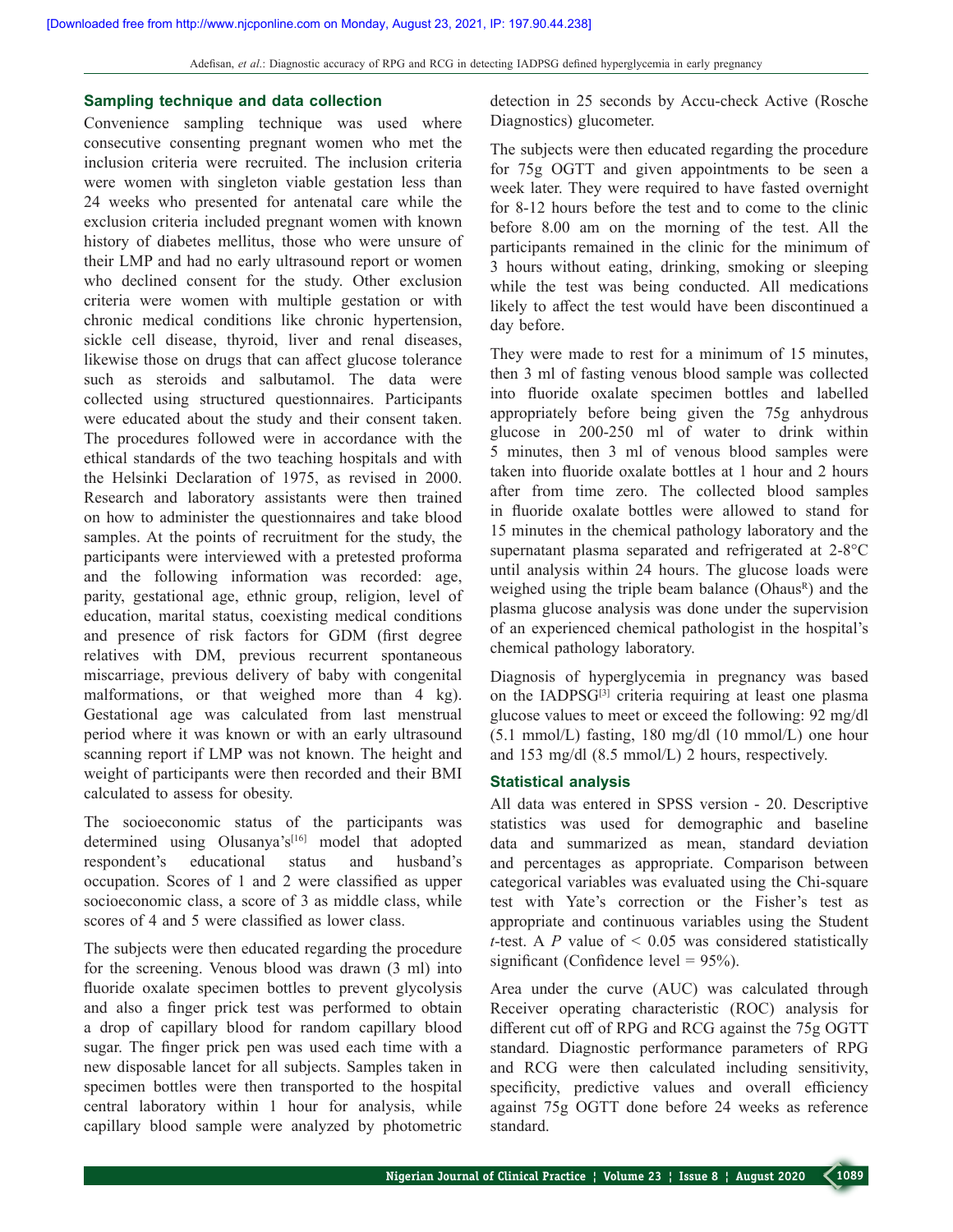#### **Results**

A total of 281 women who fulfilled the inclusion criteria were involved in the study. Eleven women did not present for the OGTT and were lost to follow up, therefore results from a total number of 270 women were included in the final analysis. A total of 20 participants were diagnosed with hyperglycemia before 24 weeks using 75g OGTT giving a prevalence rate of 7.4%.

Table 1 shows the socio-demographic variables of the study participants. All the subjects were within the reproductive age group of 18-43 years with more than 80% being above 26 years. The mean (SD) age of the participants was 30.41 (4.69) years. More

than 90% of the respondents were married with only 5.9% being single. The participants were mostly Christians (94.4%) and of Yoruba ethnicity (87.8%) having tertiary level of education (75.2%). Majority were also professional (43.3%) belonging to the middle socio-economical class (43.7%).

The mean (SD) gestational age at recruitment was 19.00 (3.39) weeks and ranged from 8‑23 weeks. Most respondents were multigravidas (67.4%). Table 1 also shows that majority of women with hyperglycemia belonged to 31‑35 year age group (10.9%) while none was above 40 years. All of them were married and predominantly Christian (7.5%) with equal distribution between lower and middle socio-economic class.

| Table 1: Demographic characteristics of women with hyperglycemia detected before 24 weeks |                |                             |                |                    |                |  |  |  |
|-------------------------------------------------------------------------------------------|----------------|-----------------------------|----------------|--------------------|----------------|--|--|--|
| Variable                                                                                  |                | Hyperglycemia               | <b>Total</b>   | $\chi^2$           | $\overline{P}$ |  |  |  |
|                                                                                           | <b>Present</b> | <b>Absent</b>               |                |                    |                |  |  |  |
|                                                                                           | n(%)           | $n\left(\frac{0}{0}\right)$ | $n(^{0}/_{0})$ |                    |                |  |  |  |
| Age group (years)                                                                         |                |                             |                |                    |                |  |  |  |
| $\leq$ 25                                                                                 | 2(6.3)         | 30(93.8)                    | 32(11.9)       | 5.552 <sup>Y</sup> | 0.235          |  |  |  |
| $26 - 30$                                                                                 | 3(2.8)         | 104 (97.2)                  | 107(39.6)      |                    |                |  |  |  |
| $31 - 35$                                                                                 | 10(10.9)       | 82 (89.1)                   | 92(34.1)       |                    |                |  |  |  |
| 36-40                                                                                     | 5(14.7)        | 29 (85.3)                   | 34(12.6)       |                    |                |  |  |  |
| $41 - 45$                                                                                 | 0(0.0)         | 5(100.0)                    | 5(1.9)         |                    |                |  |  |  |
| Marital status                                                                            |                |                             |                |                    |                |  |  |  |
| Single                                                                                    | 0(0.0)         | 16(100.0)                   | 16(5.9)        | $0.455^{\text{Y}}$ | 0.500          |  |  |  |
| Married                                                                                   | 20(7.9)        | 234 (92.1)                  | 254 (94.1)     |                    |                |  |  |  |
| Ethnic group                                                                              |                |                             |                |                    |                |  |  |  |
| Hausa                                                                                     | 0(0.0)         | 2(100.0)                    | 2(0.7)         | 1.189Y             | 0.756          |  |  |  |
| Igbo                                                                                      | 2(7.4)         | 25(92.6)                    | 27(10.0)       |                    |                |  |  |  |
| Yoruba                                                                                    | 17(7.2)        | 220 (92.8)                  | 237 (87.8)     |                    |                |  |  |  |
| Others                                                                                    | 1(25.0)        | 3(75.0)                     | 4(1.5)         |                    |                |  |  |  |
| Religion                                                                                  |                |                             |                |                    |                |  |  |  |
| Islam                                                                                     | 1(7.7)         | 12(92.3)                    | 13(4.8)        | 1.152 <sup>Y</sup> | 0.562          |  |  |  |
| Christianity                                                                              | 19(7.5)        | 236 (92.5)                  | 255 (94.4)     |                    |                |  |  |  |
| Traditional                                                                               | 0(0.0)         | 2(100.0)                    | 2(0.7)         |                    |                |  |  |  |
| <b>Educational</b> status                                                                 |                |                             |                |                    |                |  |  |  |
| None                                                                                      | 0(0.0)         | 2(100.0)                    | 2(0.7)         | 1.000 <sup>Y</sup> | 0.801          |  |  |  |
| Primary                                                                                   | 1(11.1)        | 8(88.9)                     | 9(3.3)         |                    |                |  |  |  |
| Secondary                                                                                 | 5(8.9)         | 51(91.1)                    | 56(20.7)       |                    |                |  |  |  |
| Tertiary                                                                                  | 14(6.9)        | 189 (93.1)                  | 203 (75.2)     |                    |                |  |  |  |
| Occupation                                                                                |                |                             |                |                    |                |  |  |  |
| Housewife                                                                                 | 1(2.9)         | 34(97.1)                    | 35(13.0)       | 1.138Y             | 0.951          |  |  |  |
| <b>Business</b>                                                                           | 8(8.7)         | 84 (91.3)                   | 92(34.1)       |                    |                |  |  |  |
| Professional                                                                              | 11(9.4)        | 106(90.6)                   | 117(43.3)      |                    |                |  |  |  |
| Artisan                                                                                   | 0(0.0)         | 8(100.0)                    | 8(3.0)         |                    |                |  |  |  |
| Student                                                                                   | 0(0.0)         | 11 (100.00                  | 11(4.1)        |                    |                |  |  |  |
| Others                                                                                    | 0(0.0)         | 7(100.0)                    | 7(2.6)         |                    |                |  |  |  |
| Social class                                                                              |                |                             |                |                    |                |  |  |  |
| Upper                                                                                     | 4(5.6)         | 67(94.4)                    | 71(26.3)       | 1.113              | 0.573          |  |  |  |
| Middle                                                                                    | 8(6.8)         | 110 (93.2)                  | 118 (43.7)     |                    |                |  |  |  |
| Lower                                                                                     | 8(9.9)         | 73 (90.1)                   | 81 (30.0)      |                    |                |  |  |  |

*χ*2 : Chi square; Y: Yates Corrected Chi square; \*: *P* value <0.05 (i.e. statistically significant)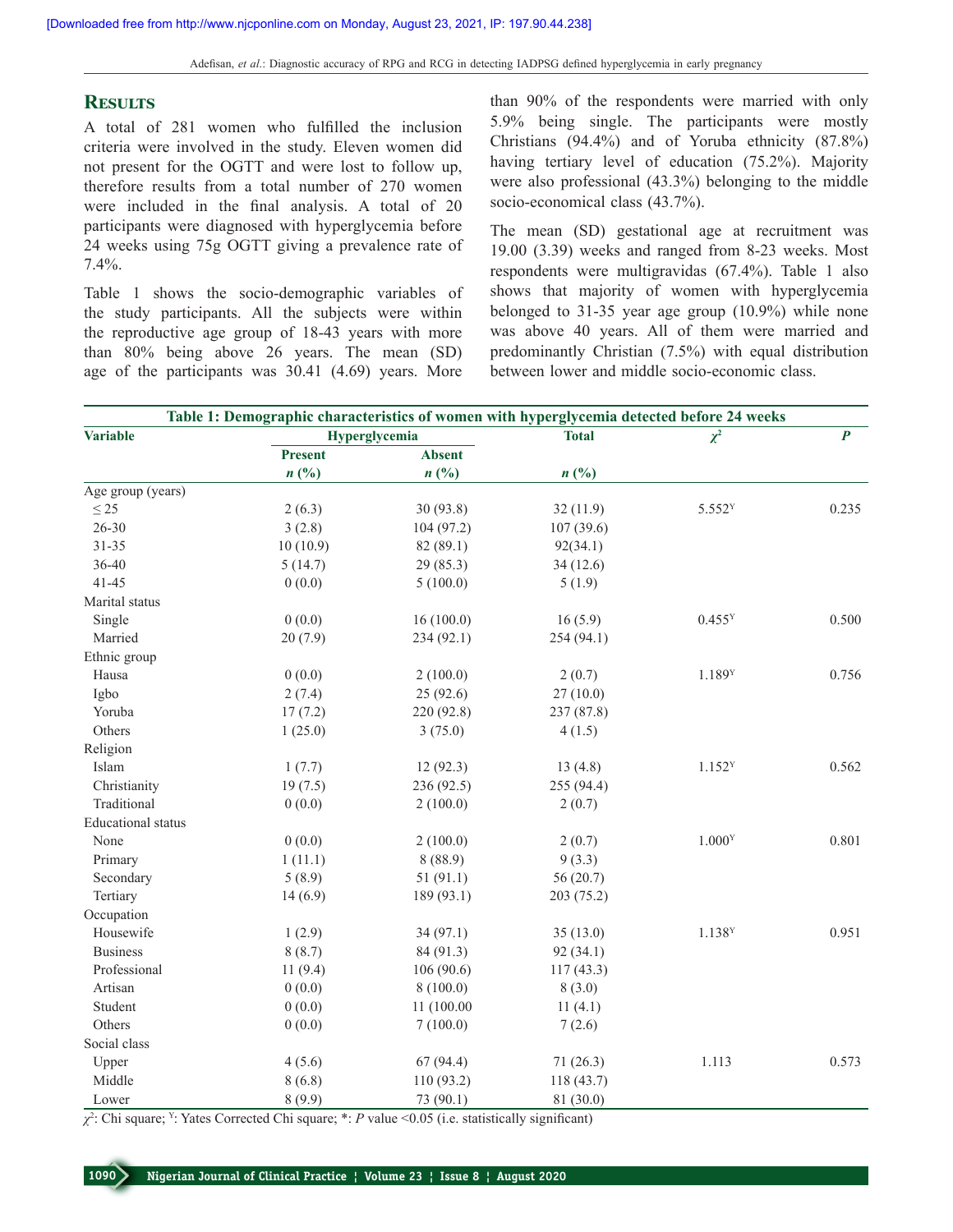Adefisan, *et al*.: Diagnostic accuracy of RPG and RCG in detecting IADPSG defined hyperglycemia in early pregnancy

| Table 2: Risk factors in women diagnosed with hyperglycemia before 24 weeks |                             |                             |              |                       |                  |  |  |  |  |
|-----------------------------------------------------------------------------|-----------------------------|-----------------------------|--------------|-----------------------|------------------|--|--|--|--|
|                                                                             |                             | Hyperglycemia               | <b>Total</b> | $\chi^2$              | $\boldsymbol{P}$ |  |  |  |  |
|                                                                             | <b>Present</b>              | <b>Absent</b>               |              |                       |                  |  |  |  |  |
|                                                                             | $n\left(\frac{0}{0}\right)$ | $n\left(\frac{0}{0}\right)$ | n(%)         |                       |                  |  |  |  |  |
| Gravidity                                                                   |                             |                             |              |                       |                  |  |  |  |  |
| 1                                                                           | 5(6.8)                      | 68 (93.2)                   | 73           | 0.067                 | 0.967            |  |  |  |  |
| $2 - 4$                                                                     | 14(7.7)                     | 168 (92.3)                  | 182          |                       |                  |  |  |  |  |
| >4                                                                          | 1(6.7)                      | 14(93.3)                    | 15           |                       |                  |  |  |  |  |
| Previous Delivery of a macrosomic baby                                      |                             |                             |              |                       |                  |  |  |  |  |
| Yes                                                                         | 6(54.5)                     | 5(45.5)                     | 11           | 30.331 <sup>Y</sup>   | $< 0.001*$       |  |  |  |  |
| N <sub>o</sub>                                                              | 14(5.4)                     | 245 (94.6)                  | 259          |                       |                  |  |  |  |  |
| Previous fetal death in utero                                               |                             |                             |              |                       |                  |  |  |  |  |
| Yes                                                                         | 3(23.1)                     | 10(76.9)                    | 13           | 2.784Y                | 0.095            |  |  |  |  |
| No                                                                          | 17(6.6)                     | 240 (93.4)                  | 257          |                       |                  |  |  |  |  |
| Previous still birth                                                        |                             |                             |              |                       |                  |  |  |  |  |
| Yes                                                                         | 3(20.0)                     | 12(80.0)                    | 15           | 1.985Y                | 0.159            |  |  |  |  |
| No                                                                          | 17(6.7)                     | 238 (93.3)                  | 255          |                       |                  |  |  |  |  |
| Previous baby with congenital malformation                                  |                             |                             |              |                       |                  |  |  |  |  |
| Yes                                                                         | 0(0.0)                      | 2(100.0)                    | $\mathbf{2}$ | 0.909Y                | 0.340            |  |  |  |  |
| N <sub>o</sub>                                                              | 20(7.5)                     | 248 (92.5)                  | 268          |                       |                  |  |  |  |  |
| Previous spontaneous miscarriage                                            |                             |                             |              |                       |                  |  |  |  |  |
| Yes                                                                         | 5(6.6)                      | 71 (93.4)                   | 76           | 0.106                 | 0.745            |  |  |  |  |
| N <sub>o</sub>                                                              | 15(7.7)                     | 179 (92.3)                  | 194          |                       |                  |  |  |  |  |
| History of spontaneous recurrent miscarriage                                |                             |                             |              |                       |                  |  |  |  |  |
| Yes                                                                         | 2(28.6)                     | 5(71.4)                     | 7            | 2.060Y                | 0.151            |  |  |  |  |
| N <sub>o</sub>                                                              | 18(6.8)                     | 245 (93.2)                  | 263          |                       |                  |  |  |  |  |
| First degree relative with diabetes                                         |                             |                             |              |                       |                  |  |  |  |  |
| Yes                                                                         | 8(42.1)                     | 11(57.9)                    | 19           | $30.641$ <sup>Y</sup> | $< 0.001*$       |  |  |  |  |
| N <sub>o</sub>                                                              | 12(4.8)                     | 239 (95.2)                  | 251          |                       |                  |  |  |  |  |
| <b>BMI</b>                                                                  |                             |                             |              |                       |                  |  |  |  |  |
| Obese                                                                       | 6(54.5)                     | 5(45.5)                     | 11           | 30.331 <sup>Y</sup>   | $< 0.001*$       |  |  |  |  |
| Non obese                                                                   | 14(5.4)                     | 245 (94.6)                  | 259          |                       |                  |  |  |  |  |

*χ*2 : Chi square; Y: Yates Corrected Chi square; \*: *P* value <0.05 (i.e. statistically significant)

**Table 3: Evaluation of diagnostic performance of Random Plasma Glucose and Random Capillary Glucose in detecting hyperglycemia in early pregnancy** 

| <b>Evaluation</b>         | <b>Random Plasma</b> | <b>Random</b>            |  |  |
|---------------------------|----------------------|--------------------------|--|--|
|                           | <b>Glucose</b>       | <b>Capillary Glucose</b> |  |  |
| Sensitivity               | 30.0%                | 40.0%                    |  |  |
| Specificity               | 97.2%                | 92.4%                    |  |  |
| Positive predictive value | 46.2%                | 29.6%                    |  |  |
| Negative predictive value | 94.6%                | 95.1%                    |  |  |
| False positive            | 2.8%                 | $7.6\%$                  |  |  |
| False negative            | 70.0%                | $60.0\%$                 |  |  |
| Accuracy                  | 92.2%                | 88.5%                    |  |  |
| AUC (95%CI)               | $0.72(0.66-0.77)$    | $0.69(0.63 - 0.75)$      |  |  |

AUC: area under curve, CI: confidence interval

Previous delivery of a macrosomic baby, history of diabetes in first degree relatives and maternal obesity were statistically significant risk factors for hyperglycemia in the respondents, each with a *P* value less than 0.05 as shown in Table 2.

The diagnostic performance of random plasma glucose and random capillary glucose against 75g OGTT done before 24 weeks is shown in Table 3. This showed low sensitivities (30% RPG, 40%RCG) for both screening tests, but high specificities (97.2% RPG, 92.4% RCG) with RPG performing better than RCG with accuracy of 92.2%.

Table 3 also shows the receiver operating characteristic of RPG and RCG in relation to hyperglycemia diagnosed with 75G OGTT. The best threshold for screening according to this study was 5.4 mmol/L for RPG and 5.7 mmol/L for RCG both with a sensitivity of 45% and a specificity of 90.0%. The area under the curve (AUC) for RPG was 0.72 (fairly accurate) while that for RCG was 0.69 (poorly accurate) in diagnosing hyperglycemia of early pregnancy. The diagnostic performance of the new cut off values for random plasma glucose and random capillary glucose in detecting hyperglycemia in early pregnancy were also determined. The sensitivities of the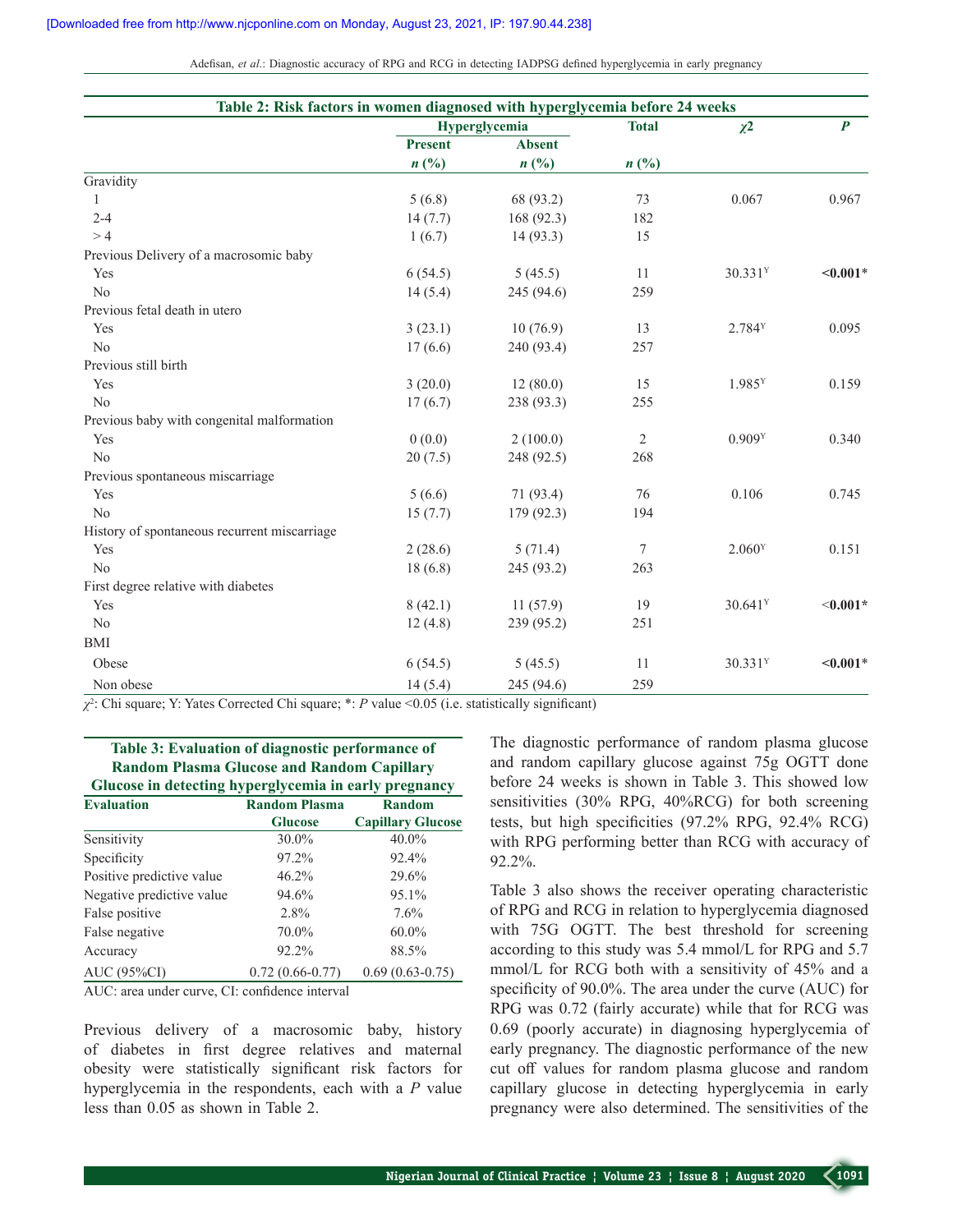| Adefisan, et al.: Diagnostic accuracy of RPG and RCG in detecting IADPSG defined hyperglycemia in early pregnancy |  |
|-------------------------------------------------------------------------------------------------------------------|--|
|                                                                                                                   |  |

| Table 4: Predictors of elevated hyperglycemia in early pregnancy |                   |                  |              |          |               |                  |          |               |          |            |          |          |
|------------------------------------------------------------------|-------------------|------------------|--------------|----------|---------------|------------------|----------|---------------|----------|------------|----------|----------|
| <b>Variables</b>                                                 | 75-g OGTT fasting |                  |              |          | 75-g OGTT 1hr |                  |          | 75-g OGTT 2hr |          |            |          |          |
|                                                                  | β                 | $\boldsymbol{P}$ | 95%CI        |          | β             | $\boldsymbol{P}$ | 95%CI    |               | β        | P          | 95%CI    |          |
|                                                                  |                   |                  | <b>lower</b> | upper    |               |                  | lower    | upper         |          |            | lower    | upper    |
| DM in 1st                                                        |                   |                  |              |          |               |                  |          |               |          |            |          |          |
| Degree                                                           |                   |                  |              |          |               |                  |          |               |          |            |          |          |
| Relatives                                                        | 0.160             | $\leq 0.001*$    | 0.197        | 0.987    | 0.146         | $0.02*$          | 0.164    | 1.578         | 0.182    | $0.02*$    | 0.369    | 1.639    |
| Previous                                                         |                   |                  |              |          |               |                  |          |               |          |            |          |          |
| History of                                                       |                   |                  |              |          |               |                  |          |               |          |            |          |          |
| Spontaneous                                                      |                   |                  |              |          |               |                  |          |               |          |            |          |          |
| Miscarriage                                                      | 0.023             | 0.64             | $-1.59$      | 0.257    | $-0.004$      | 0.95             | $-0.385$ | 0.359         | 0.006    | 0.91       | $-0.315$ | 0.354    |
| Previous                                                         |                   |                  |              |          |               |                  |          |               |          |            |          |          |
| History of                                                       |                   |                  |              |          |               |                  |          |               |          |            |          |          |
| <b>IUFD</b>                                                      | 0.40              | 0.44             | $-2.71$      | 0.622    | 0.41          | 0.48             | $-0.510$ | 1.089         | 0.134    | $0.02*$    | 0.163    | 1.600    |
| Previous                                                         |                   |                  |              |          |               |                  |          |               |          |            |          |          |
| History of                                                       |                   |                  |              |          |               |                  |          |               |          |            |          |          |
| Macrosomia                                                       | $-0.377$          | $< 0.001*$       | $-0.762$     | $-0.364$ | 0.107         | 0.16             | $-0.099$ | $-0.612$      | $-0.036$ | 0.62       | $-0.400$ | $-0.239$ |
| <b>RPG</b>                                                       | $-0.280$          | $\leq 0.001*$    | $-1.711$     | $-0.604$ | $-0.269$      | $\leq 0.001*$    | $-2.675$ | $-0.905$      | $-0.262$ | $< 0.001*$ | $-2.434$ | $-0.791$ |
| <b>RCG</b>                                                       | $-0.103$          | 0.13             | $-0.774$     | 0.102    | $-0.138$      | 0.43             | $-1.424$ | $-0.024$      | $-0.134$ | 0.05       | $-1.300$ | $-0.002$ |

Level of significance at *P* <0.05, β: regression coefficient, CI: confidence interval, IUFD: intrauterine fetal death, RPG: random plasma glucose, RCG: random capillary glucose

new cut off values were 45%, specificity of RPG (90%) is slightly higher than that of RCG (86.8%), while the accuracy of both are above 80%.

Table 4 shows predictors of hyperglycemia in early pregnancy using multiple regression analysis. History of diabetes in first degree relatives and elevated RPG showed statistical significant association with the three components of 75‑g OGTT.

#### **Discussion**

The prevalence of hyperglycemia in early pregnancy in this study was 7.4% based of 75g OGTT. This lies within the globally quoted prevalence range of 1‑20%,[17‑19] with that of Olagbuji *et al.*[14] (8.6%) inclusive. There is an increasing evidence that prevalence of hyperglycemia first diagnosed in pregnancy is rising globally.

The mean age of the study participants was  $30.41 \pm 4.69$  years with a range of 18-43 years. Majority of the respondents were Christians and of Yoruba ethnicity. This is a reflection of the study location of Ekiti State in western Nigeria. Ekiti state is also predominantly populated by civil servants, this may be the reason why majority (43.7%) belonged to the middle socio‑economic class. More than seventy percent (75.2%) of the study participants had tertiary education while the average gestational age at recruitment was  $19 \pm 3.39$  weeks with 67.4% being multigravidas.

The study was unable to find any significant relationship between hyperglycemia and socio-demographic characteristics like marital status, ethnic group, religion and educational status. This is similar with the reports by Kuti *et al*. and Anzaku *et al*. [20,21]

A total of 20 women were diagnosed with hyperglycemia before 24 weeks using 75g OGTT. Previous history of delivery of a baby with macrosomia, first degree relative with diabetes and maternal obesity were found to have significant association with hyperglycemia. This is consistent with the findings of previous studies.[16,21,22] This study however was not able to prove any significant association between hyperglycemia in early pregnancy and gravidity, unexplained IUFD, previous fetal congenital anomaly and spontaneous miscarriage, this was still in keeping with the findings of Anzaku *et al*. [20]

While setting the cut off value for both RPG and RCG at 5.8 mmol/ $L$ ,  $[13]$  this study found out that both screening tests had low sensitivities (30% and 40% respectively) but high specificities (97.2% and 92.4%, respectively), meaning they may not be the best tests for screening of hyperglycemia, but may however be very useful tool for confirming hyperglycemia due to their high specificities. Overall, RPG performed better than RCG with accuracy of 92.2% compared to 88.5% for RCG. These findings were at variance with those of Meek CL *et al*. [23] and Church D *et al*. [24]. Meek CL *et al.* found a higher sensitivity (70%) but similar specificity (90%), while Church D *et al*. also reported a higher sensitivity (78%) but a lower specificity (85%). These differences may be due to the variation in the cut off values used. Meek CL *et al*. used 7.5 mmol/L, while Church D *et al*. used 7.0 mmol/L in their studies.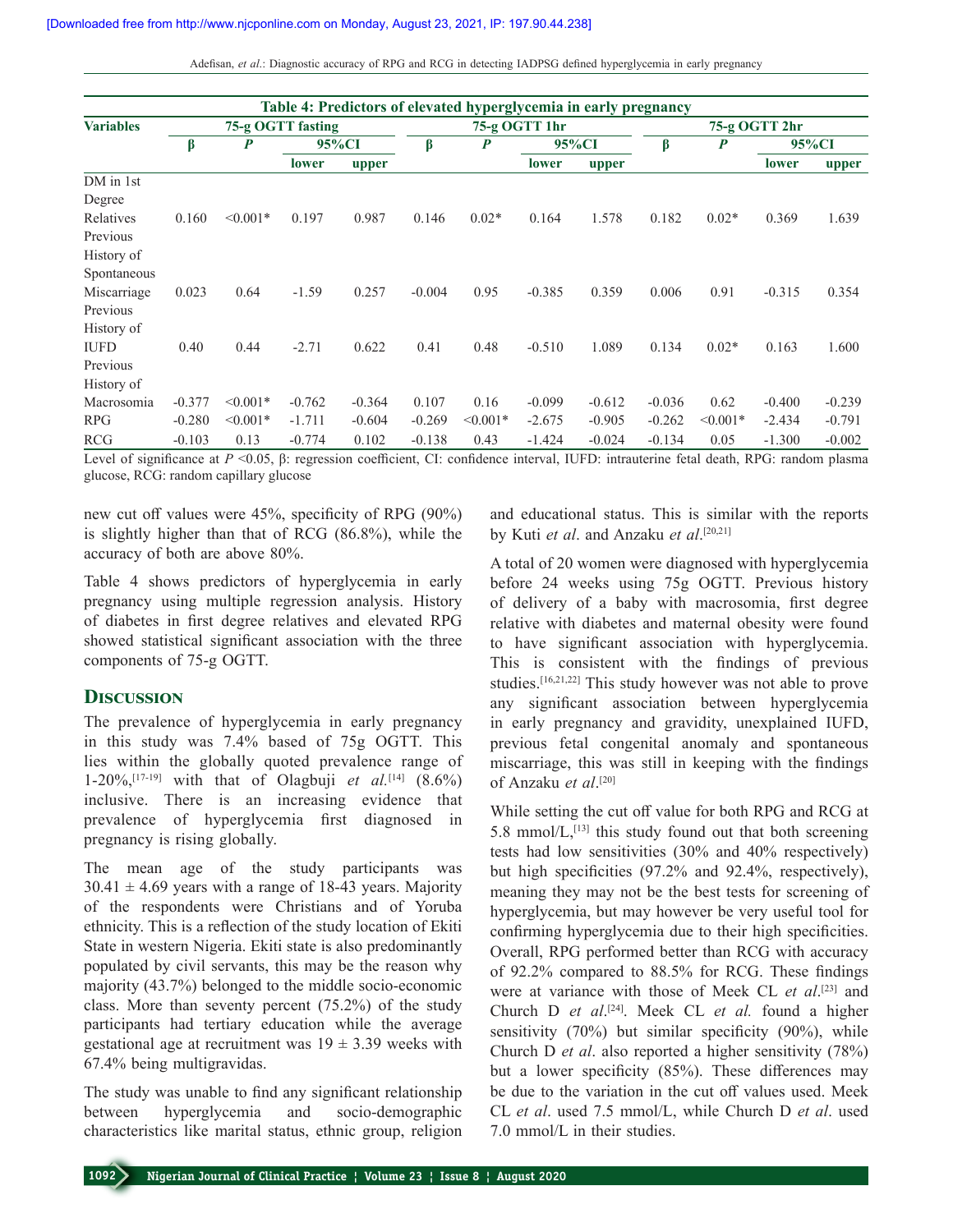The diagnostic performance of random capillary glucose in this study was similar to that found by Fadl H *et al.*[11] who while setting RCG cut off at 5.0 mmol/L reported a sensitivity of 47% and specificity of 96%. This however is at variance with the findings or Suresh BG *et al.*[25] who reported RCG sensitivity of 100% and specificity of 98.8% at cut off of 7.78 mmol/L.

This study tested for the accuracy of RPG and RCG in detecting hyperglycemia in early pregnancy by plotting ROC curve. This showed that RPG was fairly accurate with an area under the curve (AUC) of 0.72 and performed better than RCG with AUC of 0.69. This finding was similar to that of Mohan V *et al*. [9] who found AUC of 0.73 for RPG, but lower than 0.81 by Meek CL *et al.*[23]. The AUC of 0.99 for RCG found by Suresh BG *et al.*[25] was higher than that recorded in this study. This can be explained due to the difference in the cut off values and variation in the study population.

Based on the findings from this study, a threshold for diagnosis using RPG and RCG were determined to be 5.4 mmol/L and 5.7 mmol/L respectively. This is due to their higher sensitivities of 45% while specificity for RPG was 90% and RCG 86.8% in the study population. These two new cut off values detected 9 cases of hyperglycemia in the study respondents and there was statistical significance between them and 75g OGTT ( $P < 0.001$ ). Other studies<sup>[23,24]</sup> had established the best thresholds to be between 7.31‑7.40 mmol/L. The variation may be related to the characteristics of the study population including dietary variation.

Evaluating the diagnostic performance of these new cut off values of RPG and RCG gave a specificity of 90% and 86.8% with accuracy of 86.7% and 83.7% respectively. The low sensitivities (RPG 45%, RCG 45%) and the high false negative values (RPG 55%, RCG 55%) may be connected with the fact that insulin resistance increases as pregnancy progresses but these are done at gestational age less than 24 weeks.

The low sensitivity and high false negative rates found in this study made universal screening of all pregnant women with RPG or RCG before 24 weeks unjustified. It is however quite informative that 20 out of 270 women screened were diagnosed with hyperglycemia in early pregnancy. Likewise based on the knowledge that the impact of glycemic control on pregnancy outcome is related to the period of gestation at first diagnosis, these may make case for early screening in women with family history of diabetes, maternal obesity or history of previous macrosomic babies. When random blood glucose is considered for screening, RPG before 24 weeks should be preferred since it performed better

than RCG and those screened positive made to proceed for 75g OGTT though this is not cost effective. Using the fasting plasma glucose component of OGTT for screening will probably be more cost effective. Those screened negative can then be re-screened between 24‑28 weeks of gestation.

This prospective cross-sectional study was limited by the fact that it was carried out in just two teaching hospitals in Ekiti State. The need to schedule multiple visits for sample collection served as a major limitation as some patients never presented for OGTT. Also the period of fasting before 75g OGTT was subjectively reported by the respondents, and there was no means to verify such. There were also few studies on universal 2 steps screening and diagnosis of hyperglycemia in early pregnancy using RPG or RCG and 75g OGTT with which this study can be compared.

Findings from this study established the fact that both RPG and RCG performed poorly across the accuracy measures investigated in detecting hyperglycemia in early pregnancy relative to IADPSG diagnostic criteria based on 75‑g OGTT.

This study established that both RPG and RCG performed poorly compared to 75‑g OGTT in screening for hyperglycemia in early pregnancy, it is however important to note that the negative predictive values of both screening tests in prediction of hyperglycemia in early pregnancy in this study was high 94.6‑95.1%. This may suggest that even though elevated RPG and RCG do not have enough sensitivity to detect hyperglycemia before 24 weeks, the findings of normal values suggests it is unlikely that a woman will develop hyperglycemia in early pregnancy.

All women who screened negative for hyperglycemia before 24 weeks should have a repeat screening and diagnosis with 75g OGTT between 24‑28 weeks, and a study comparing screening before 24 weeks and between 24 and 28 weeks is needed to confirm the findings from this study.

#### **Acknowledgement**

The authors will like to appreciate the role of Dr. AS Atiba of the Department of Chemical pathology of Ekiti State University and also the respondents without whom the study would not have been possible.

#### **Declaration of patient consent**

The authors certify that they have obtained appropriate patient consent forms. in the forms, the patients gave their consents for their clinical information to be reported in this journal. The patients understand that their names and initials will not be published and due efforts will be